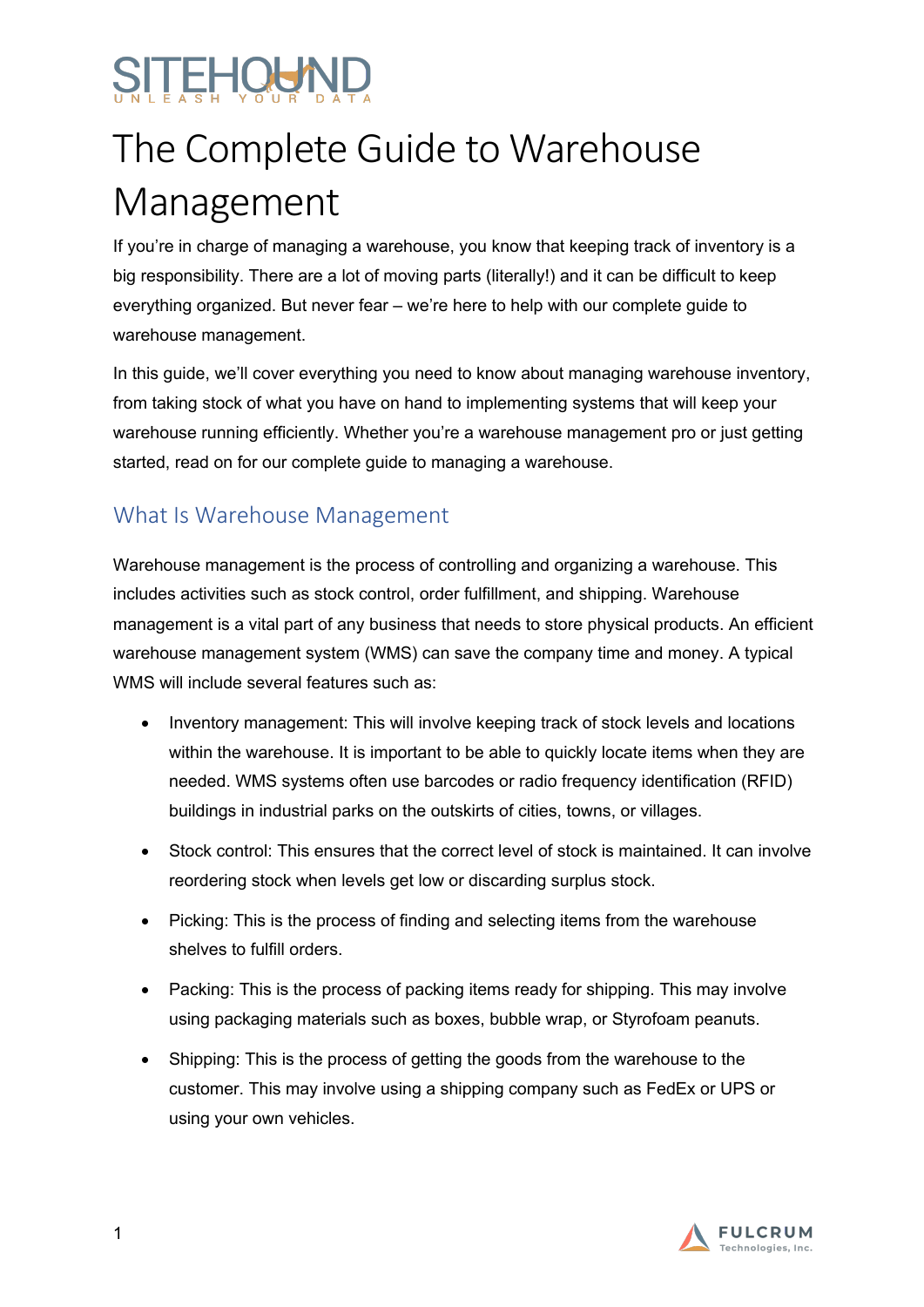To run a warehouse effectively, it is important to have a good WMS. This will help you to keep track of stock levels, locations, and orders. It can also automate many of the tasks involved in running a warehouse, such as picking and packing orders.

#### How To Manage a Warehouse

The first step in managing a warehouse is to get organized. This means creating a floor plan that clearly delineates where each type of product should be stored. Once you have a plan, put it into action by labeling each storage area and stocking it accordingly. This will make it much easier to find items when you need them and will help keep your warehouse tidy.

The next step is to implement a system for tracking inventory. This can be as simple as keeping a spreadsheet of what products are in which storage areas. More sophisticated systems use barcodes or RFID tags to track inventory in real-time. Whichever system you choose, make sure it's one that can grow with your business.

Now that your warehouse is organized and your inventory is being tracked, it's time to start thinking about how to move products through the warehouse efficiently. The first thing to do is create a pick list of the items that need to be shipped out each day. Then, assign employees (or robots!) to each task on the pick list and set a deadline for when the tasks should be completed. As items are picked, they should be scanned and added to an outbound shipment. This will help ensure that nothing gets left behind and that shipments leave on time.

Finally, you need to think about how you're going to get products from your suppliers into your warehouse. The simplest way to do this is to have your suppliers ship products directly to your warehouse. However, if you're receiving large or delicate items, you may want to consider using a third-party logistics provider. This company will pick up products from your suppliers and deliver them to your warehouse, saving you time and money.

Now that you know the basics of warehouse management, it's time to start putting them into practice! Use these tips to get your warehouse organized and running like a well-oiled machine.

### How To Be an Effective Warehouse Manager

Warehouse managers are responsible for the smooth operation of a warehouse. They oversee the receiving, storage, and shipping of goods. An effective warehouse manager is organized, efficient, and has good communication skills. Here are some tips on how to be an effective warehouse manager:

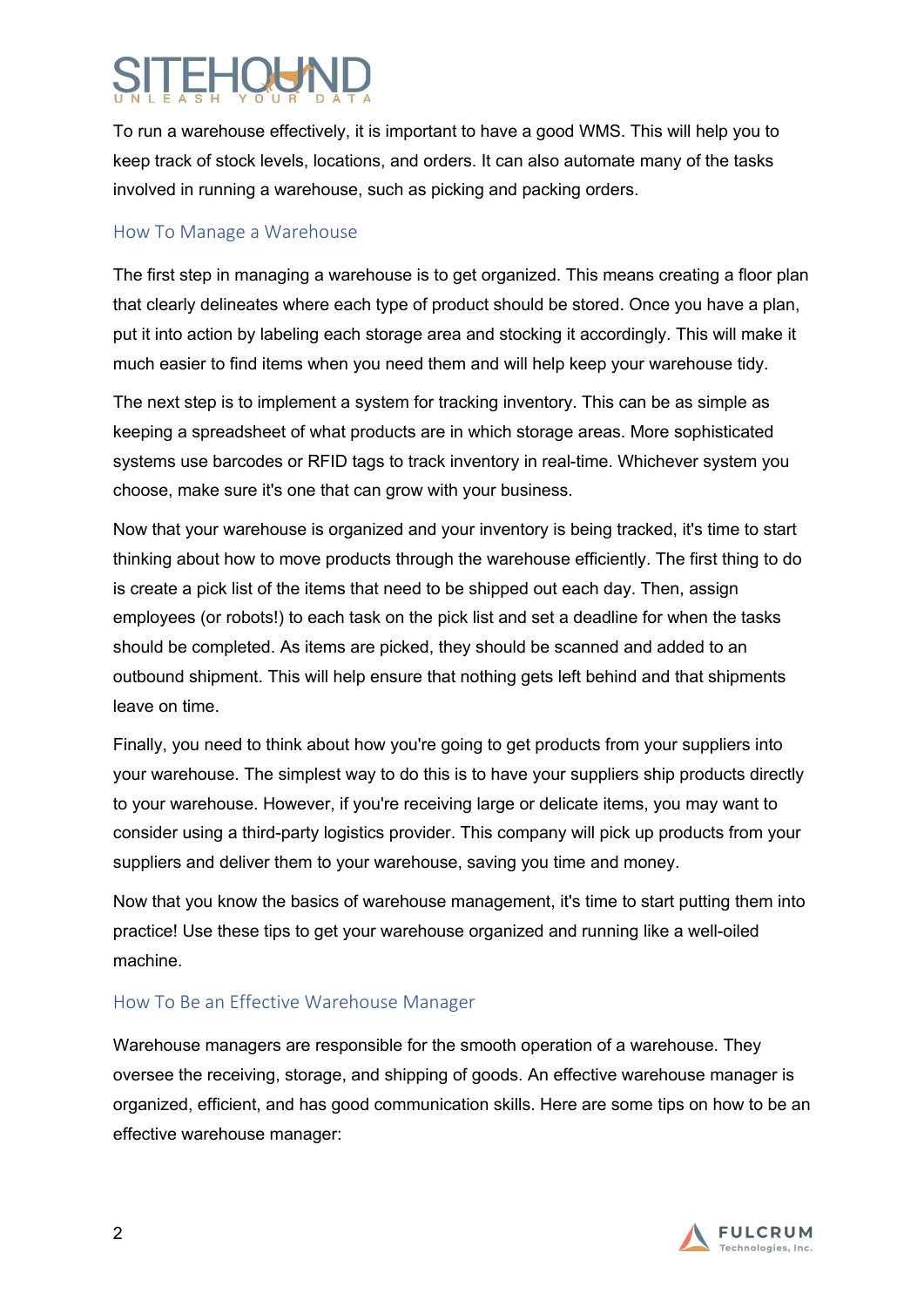- Develop a system for organizing the warehouse. This will help you keep track of inventory and ensure that items are stored in an efficient manner.
- Develop efficient methods for receiving, storing, and shipping goods. This will help you save time and money.
- Communicate effectively with your staff. Let them know what your expectations are and provide feedback on their performance.
- Stay up to date on new technology that can help improve warehouse operations. This could include new software or automated systems.

### How To Manage Warehouse Inventory

#### Step 1: Take Stock of What You Have

The first step in managing your warehouse inventory is to take stock of what you have on hand. This means physically counting everything in your warehouse and keeping track of where it's all located. This step may seem daunting, but it's important to do it regularly (at least once a year, if not more often). That way, you can be sure that your inventory records are accurate and up to date. Here are a few tips to make taking inventory easier:

- 1. Use a barcode scanner. If your warehouse uses barcodes, investing in a barcode scanner can make taking inventory much faster and easier. Simply scan each item as you count it, and the scanner will keep track of the quantities for you.
- 2. Count in sections. Don't try to count everything in your warehouse all at once. Break it down into smaller sections and count one section at a time. That way, you won't get overwhelmed and you're less likely to make mistakes.
- 3. Recruit help. Enlist the help of your employees or other people who are familiar with your warehouse. They can help you count inventory and track down items that are difficult to find.
- 4. Take your time. Don't try to rush through the inventory-taking process. If you make mistakes, it will only make more work for you in the long run.

#### Step 2: Implement Systems to Track Your Inventory

Once you have a good idea of what you have in your warehouse, it's time to start tracking your inventory more systematically. There are a few different ways to do this, so you'll need to decide which method (or methods) makes the most sense for your business.

1. Use barcodes. If your warehouse uses barcodes, investing in a barcode scanner (like the one we mentioned in Step 1) is a good way to keep track of your inventory levels.

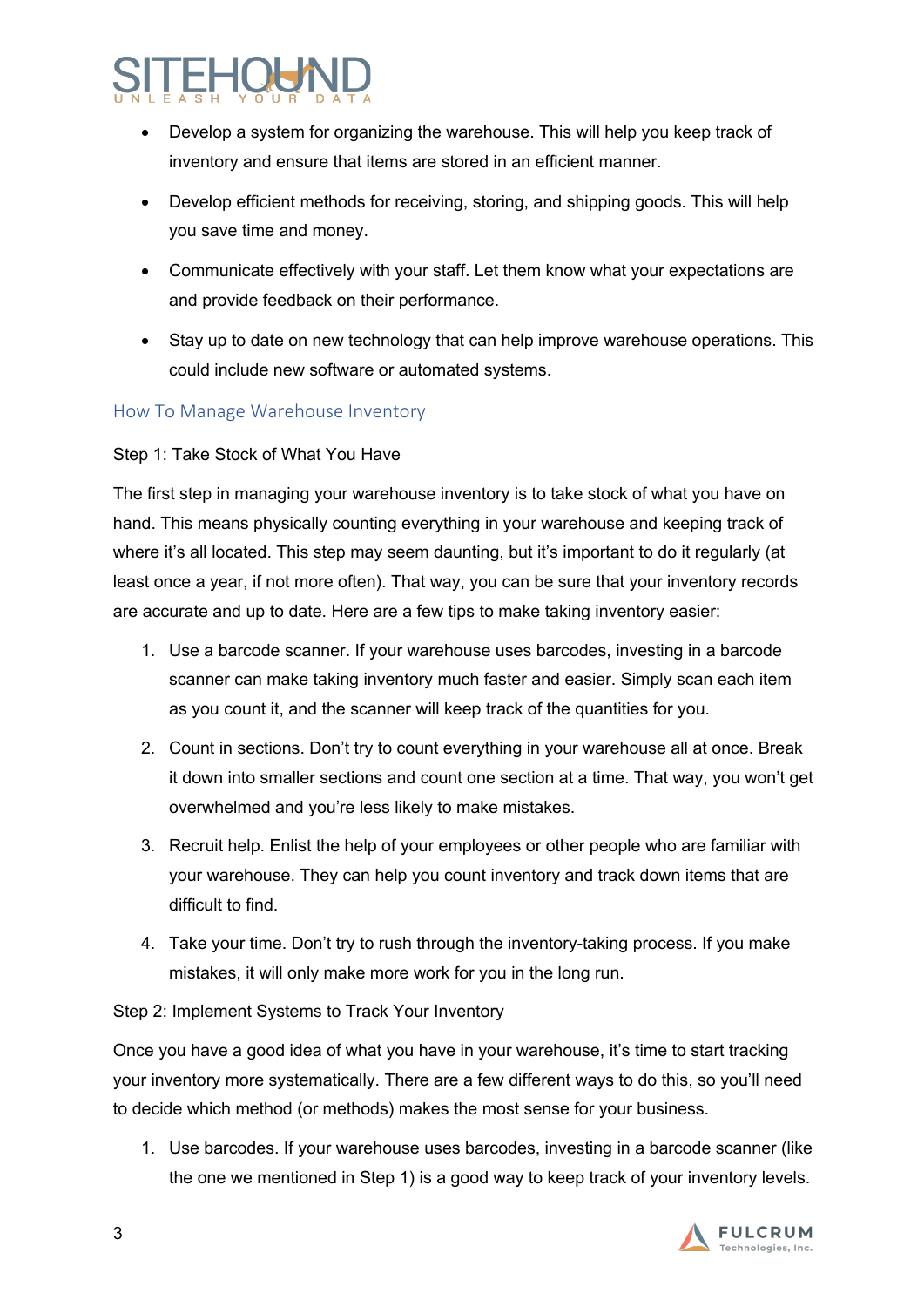Simply scan items as they come in and go out, and the scanner will keep track of the quantities for you.

- 2. Use software. There are many software programs available that can help you track your inventory levels. These programs can range from simple spreadsheet programs to more complex enterprise resource planning (ERP) systems. Talk to your employees and other people who are familiar with your business to see if they have any software recommendations.
- 3. Use a physical inventory system. If you don't want to use barcodes or software, you can always track your inventory levels the old-fashioned way – with a pen and paper (or maybe a whiteboard). This method requires more effort to keep up to date.

Once you've decided how you're going to track your inventory, it's time to start implementing your system. Be sure to train your employees on how to use it, so they can help you keep track of your inventory levels.

Step 3: Monitor Your Inventory Levels

Once you have a system in place for tracking your inventory, it's important to monitor your levels on a regular basis. This will help you spot problems early and take corrective action before they become serious.

### How To Improve Warehouse Management

There are many factors to consider when trying to improve warehouse management. A couple key areas to focus on are:

- Increasing the accuracy of your inventory. This can be done by implementing better tracking methods and improving organization.
- Reducing time to complete tasks in the warehouse. This can be done by streamlining processes and improving communication between employees.

Improving your warehouse management can seem like a daunting task, but it is important to remember that even small changes can have a big impact. By focusing on key areas and making gradual improvements, you can make your warehouse run more smoothly and efficiently.

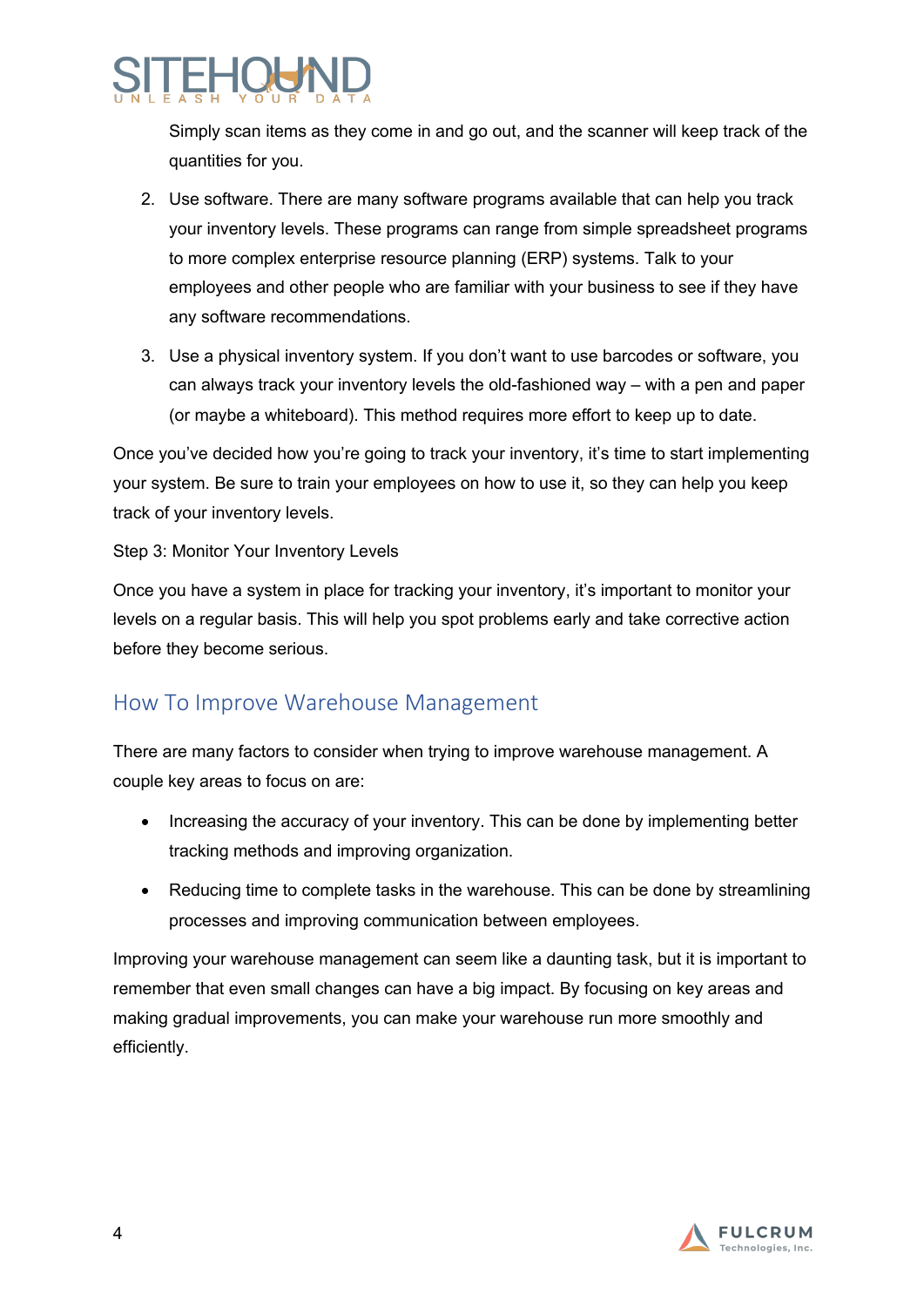### How Does a Warehouse Management System Work?

A WMS is a key part of any warehouse operation. It is used to track inventory levels, orders, and shipments, and can be used to automate many of the tasks involved in running a warehouse.

A WMS tracks inventory levels in real-time and can be used to generate reports on stock levels, order history, and shipment data. This information can be used to improve forecasting and planning, and to make sure that the right products are always in stock. A well-designed WMS will also allow for the automation of tasks such as order picking, packing, and shipping.

One of the main benefits of using a WMS is that it can help to improve efficiency and accuracy in the warehouse. By automating tasks and providing real-time data on inventory levels, a WMS can help to reduce errors and increase productivity. In addition, a WMS can also help to improve customer service by ensuring that orders are fulfilled accurately and promptly.

If you are considering implementing a WMS in your operation, there are a few things to keep in mind. First, you need to make sure that the system you choose is compatible with your existing inventory management software. In addition, you will need to decide whether you want a cloud-based or on-premises system. Cloud-based systems are typically easier to set up and manage, but they may be more expensive in the long run.

Once you have chosen a WMS, you will need to implement it in your warehouse. This process will involve training your staff on how to use the system and ensuring that all your processes are compatible with it. In addition, you will need to make sure that your data is properly backed up in case of any problems.

Overall, a WMS can be a valuable tool for any business that relies on inventory control. By automating tasks and providing real-time data, a WMS can help to improve efficiency and accuracy in the warehouse. In addition, a WMS can also help to improve customer service by ensuring that orders are fulfilled accurately and promptly.

### How To Implement a Warehouse Management System?

A WMS is a key part of any successful warehouse operation. By automating the process of receiving, storing, and shipping inventory, a WMS can help you improve efficiency, accuracy, and profitability. But how do you go about implementing a WMS in your operation? Here are some tips on how to get started.